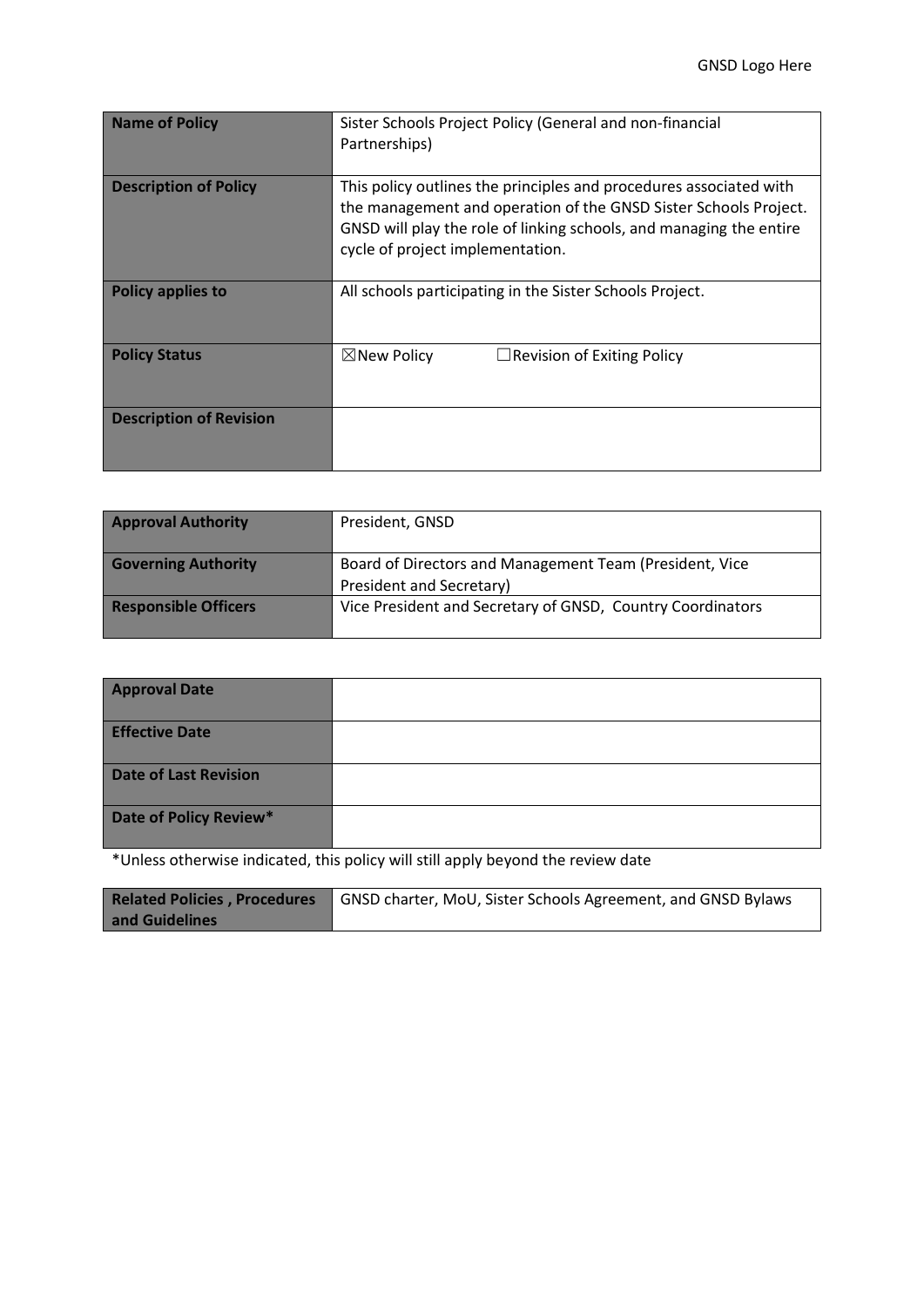# **Contents**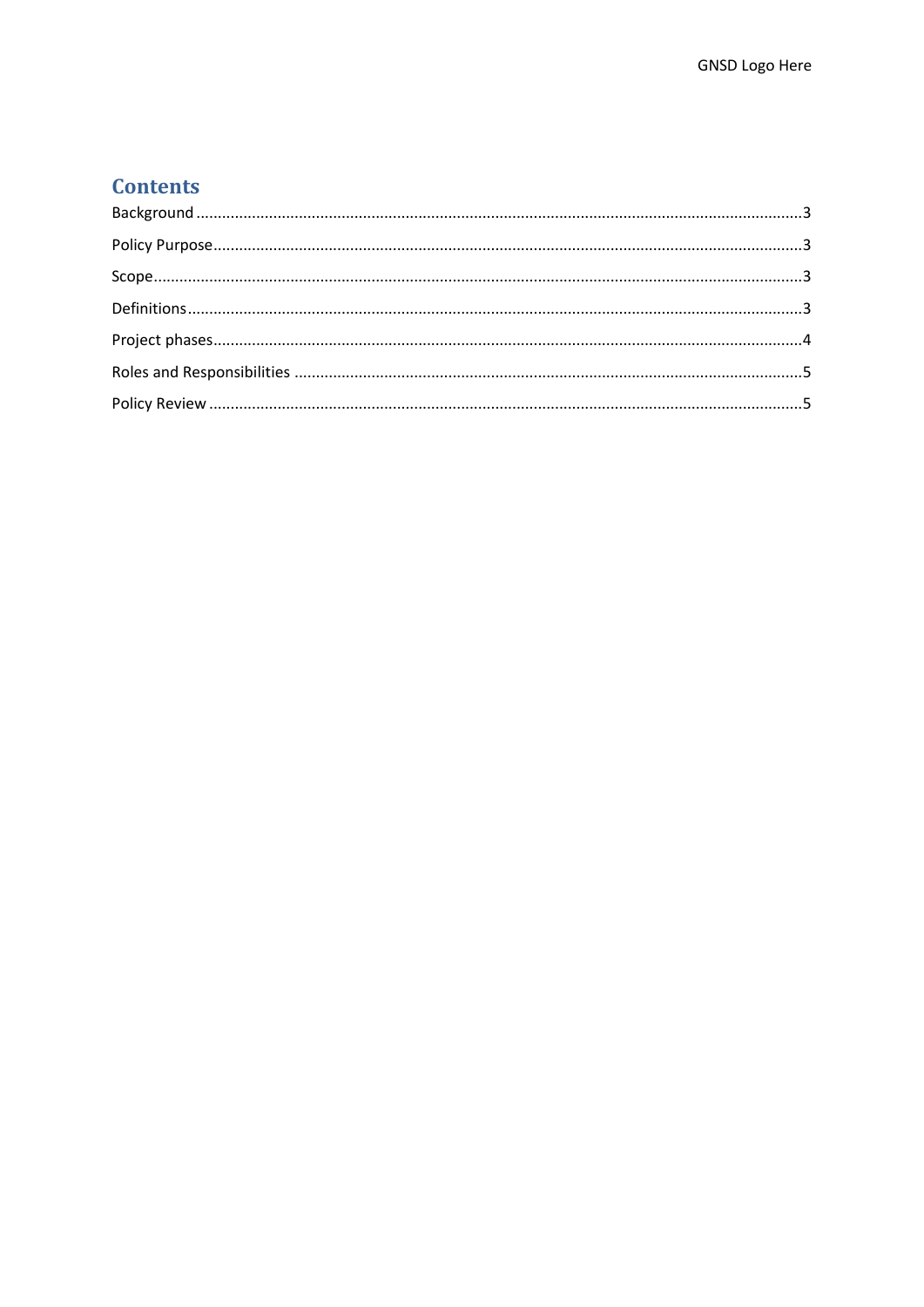GNSD Logo Here

### <span id="page-2-0"></span>**Background**

As stated in the UN Sustainable Development Goals, every child is entitled to basic education. Meeting this goal is not easy though, as many schools in developing countries are striving hard to provide quality education for all. Children who do attend school often do not receive adequate education for different reasons among which includes, poorly trained and underpaid teachers, overcrowded classrooms, and a lack of basic teaching tools such as textbooks, blackboards, pens, and paper. It seems that without assistance from countries that are economically developed the progress towards achieving quality education may remain unattainable. Inspired to contribute to changing the world by solving this problem, the Global Network for Sustainable Development (GNSD) decided to create partnerships between schools from countries with emerging economies, and schools from developed countries. Such partnership will constitute one of the key activities of GNSD Peace and Sustainability Clubs. GNSD's Sister Schools project will support schools in India, Nepal, Bangladesh, Pakistan and sub-Saharan African countries. This will not only empower the schools that desperately need support, but also will give students from both sides an opportunity to learn about social, economic and cultural reality in their countries, as well as to learn how to create partnerships across the borders.

## <span id="page-2-1"></span>**Policy Purpose**

This policy establishes a general guideline to the initiation, planning and implementation of the sister schools project. This policy is designed as a way to ensure effectiveness, due process and accountability. Partnering schools and other stakeholders may implement other equivalent governance structures and documentation requirements at their discretion after considering the minimum requirements stipulated by GNSD.

### <span id="page-2-2"></span>**Scope**

This policy document covers both the participating schools and all organizations that participate in implementing the sister schools project.

### <span id="page-2-3"></span>**Definitions**

**Partnering Schools** means: Schools participating in the sister school project with no financial commitment involved in the collaboration.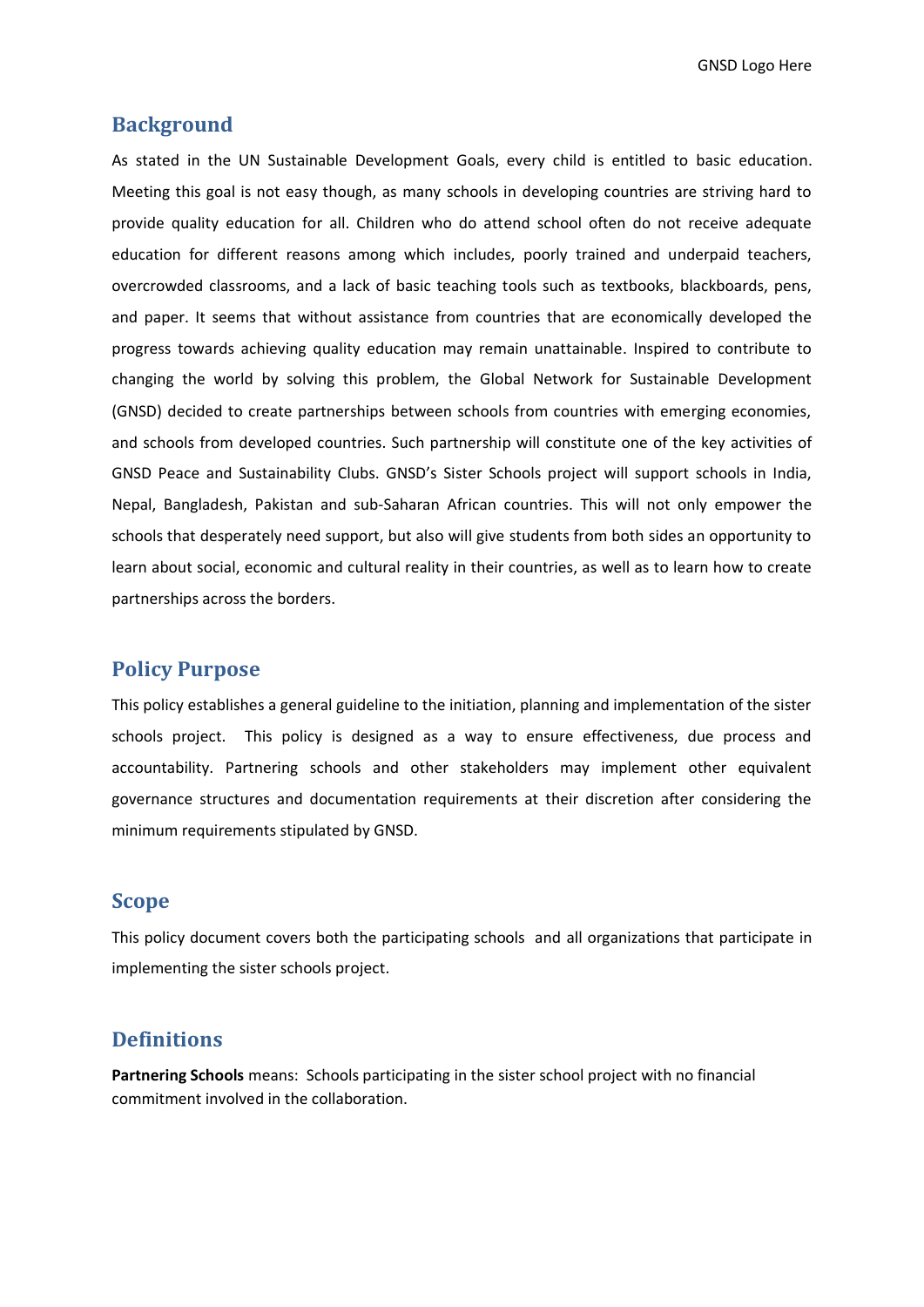**Benefits Realisation Analysis** means: the process of identifying schools, executing and measuring benefits. A benefit is the measureable improvement resulting from an outcome perceived as an advantage by partnering schools.

**Sister School Application** means: a form created by GNSD that the partnering schools fill in the information and outline the details about the nature and objective for a potential collaboration.

**Project Phase** means: a grouping of similar activities within the project lifecycle. Phases are sequential in that one phase should be largely completed before the next phase of the project is started.

**End of Project Report** means: a document used to show how a project has performed against targets and the changes that should be made to subsequent projects to achieve the sister school project outcomes.

Post Implementation Review means: a review that is conducted after a project is completed to ensure that the project has met its objectives and the outcomes meet the requirements of user.

|    | <b>Phases</b>               | <b>Core Process</b>                 |
|----|-----------------------------|-------------------------------------|
| 1. | <b>Pre-Initiation Phase</b> | A potential sister school must fill |
|    |                             | out the sister school application   |
|    |                             | to state the objective of any       |
|    |                             | collaboration with no financial     |
|    |                             | commitment. The pre-initiation      |
|    |                             | can be done by the requesting       |
|    |                             | school<br>directly.<br>Country      |
|    |                             | coordinators can help schools fill  |
|    |                             | in the form.                        |
| 2. | <b>Initiation Phase</b>     | Once the management team of         |
|    |                             | sister schools project endorses a   |
|    |                             | partnering school's application,    |
|    |                             | application<br>will<br>their<br>be  |
|    |                             | uploaded on the website. GNSD       |
|    |                             | will link all partnering schools in |
|    |                             | the project.                        |

# <span id="page-3-0"></span>**Project phases**